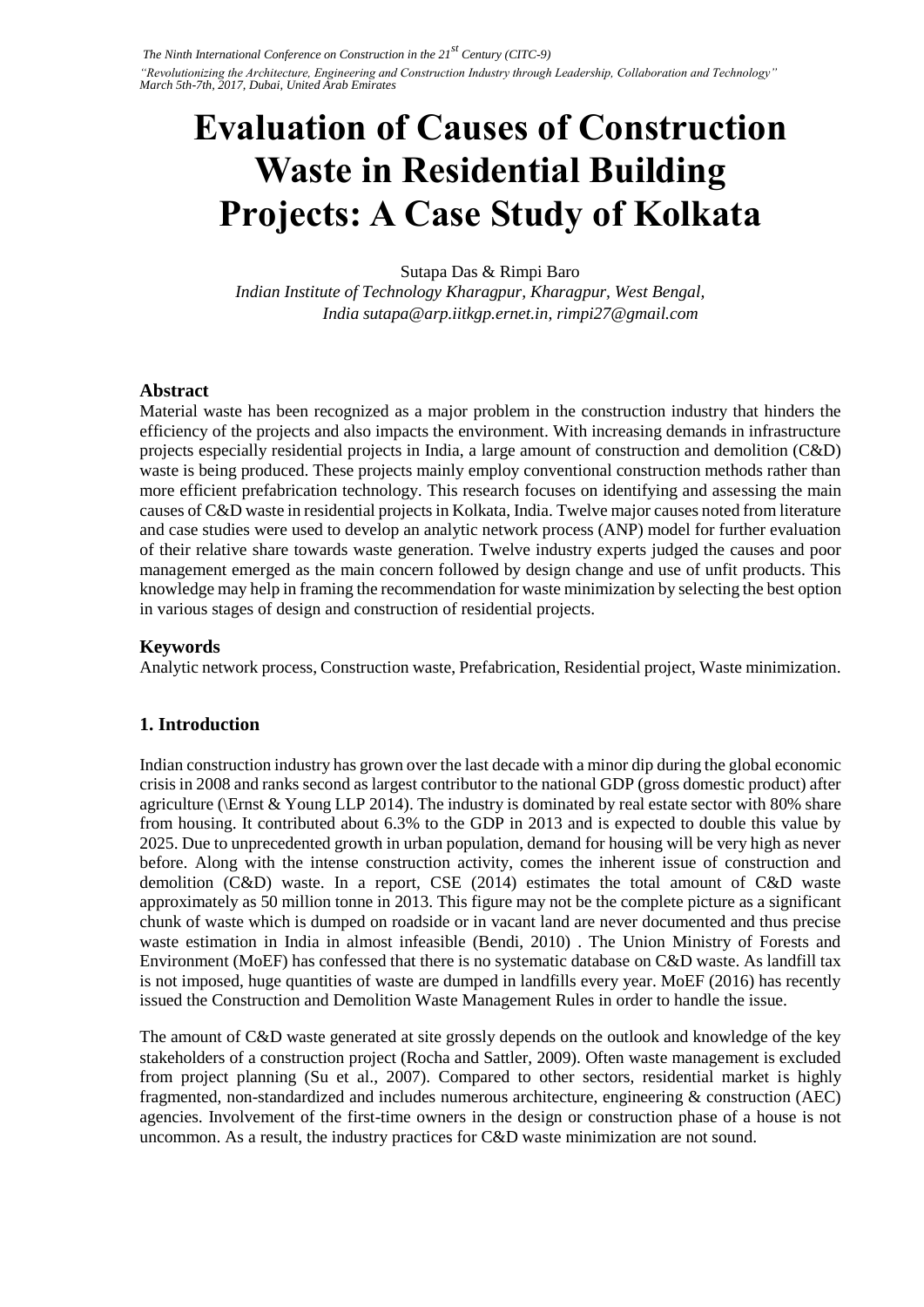The residential building industry is the one where not a single material is used in its raw form (Treolar et al., 2003) and hence any wastage affects the environment. In building projects, 58-60% of the project cost is spent on materials. The true cost of material waste includes the cost of purchase cost, storage, transport and disposal to landfill and the time and resources going into the disposal process. In fact, the cost incurred to mitigate the environmental damage should also be considered for a broader picture. Therefore material waste from construction activity is also huge in monetary terms. Hence, there is an urgent need of optimizing the C&D waste generation in India. In order to capture the issue at its source, causes of C&D waste of housing projects (both traditional and prefab construction) were focused in this research.

# **2. C&D Waste and Its Causes**

Construction waste had been defined and classified in various ways. The Environmental Protection Act 1990 (Parliament of the UK, 1990) defined it as "scrap material or an effluent or other surplus substance arising from the application of any processes". In Hong Kong, it is "the by-products generated and removed from construction, renovation and demolition workplaces or sites of building and civil engineering structures" (Cheung, 1993). MoEF (2016) refers to C&D waste as "waste comprising of building materials, debris and rubble resulting from construction, re-modeling, repair and demolition of any civil structure". C&D waste can be broadly classified as material, labor and machinery, among which material is the most critical one due its non-renewable nature (Ekanayake and Ofori, 2000). For this research only material waste will be considered.

C&D waste mostly comprises of cement, concrete, wood, sand, metals, gypsum wallboard etc. It can be classified into physical and non-physical waste. Physical waste is material loss such as concrete leftover, demolished debris, steel scrap. Non-physical waste in the form of time and cost overrun is caused by poor financial management, wrong construction procedures and lack of supervision.

Waste management (WM) plan has been emphasized worldwide by various researchers and professionals. Lu and Yuan (2011) developed a framework for understanding C&D WM in terms of ten aspects namely, (1) origin; (2|) amount or volume; (3) impact; (4) regulations; (5) reduce; (6) reuse options; (7) recycling; (8) tools & techniques; (9) human resource and (10) performance measurement. Nagapan et al (2012) conducted a study on the need for sustainable WM which includes environmental, economic and social issues. Tam (2008) studied the effectiveness and difficulties of the WM plan in Hong Kong. Lua et al. (2010) explored the critical success factors for C&D WM for China. Begum et al. (2007) focused on Malaysian construction industry. Arif et al. (2012) suggested reduce, reuse and recycle strategies for C&D waste in India. In almost all studies, the common topic pertaining to C&D waste explored was its causes as discussed next.

# **2.1 Design**

In large complex projects information gap remain unidentified in design phase. They surface up as rework during construction (Li and Taylor, 2011). Design error or more precisely detailing error and change in design or scope are major contributor to rework (Faniran and Caban, 2007; Osmani et al., 2008; Wan et al., 2009). Rework is wasteful due to loss of resources (Hwang et al., 2009) and often is not directly accountable. Hence issues are mainly complex design (CD), detailing error (DE) and design change (DC).

#### **2.2 Procurement**

It happens that storage of over-ordered material become difficult at site. Items such as concrete almost remain unutilized if extra amount is procured (Tam and Tam, 2007). On the other hand ordering less may make other related material redundant and finally get wasted (Muhwezi et al., 2012). Similarly procuring from unreliable source may lead to inferior quality work which may need to be demolished after thorough inspection. In brief, procumbent issues are orderings error (OE) and unfit product (UP).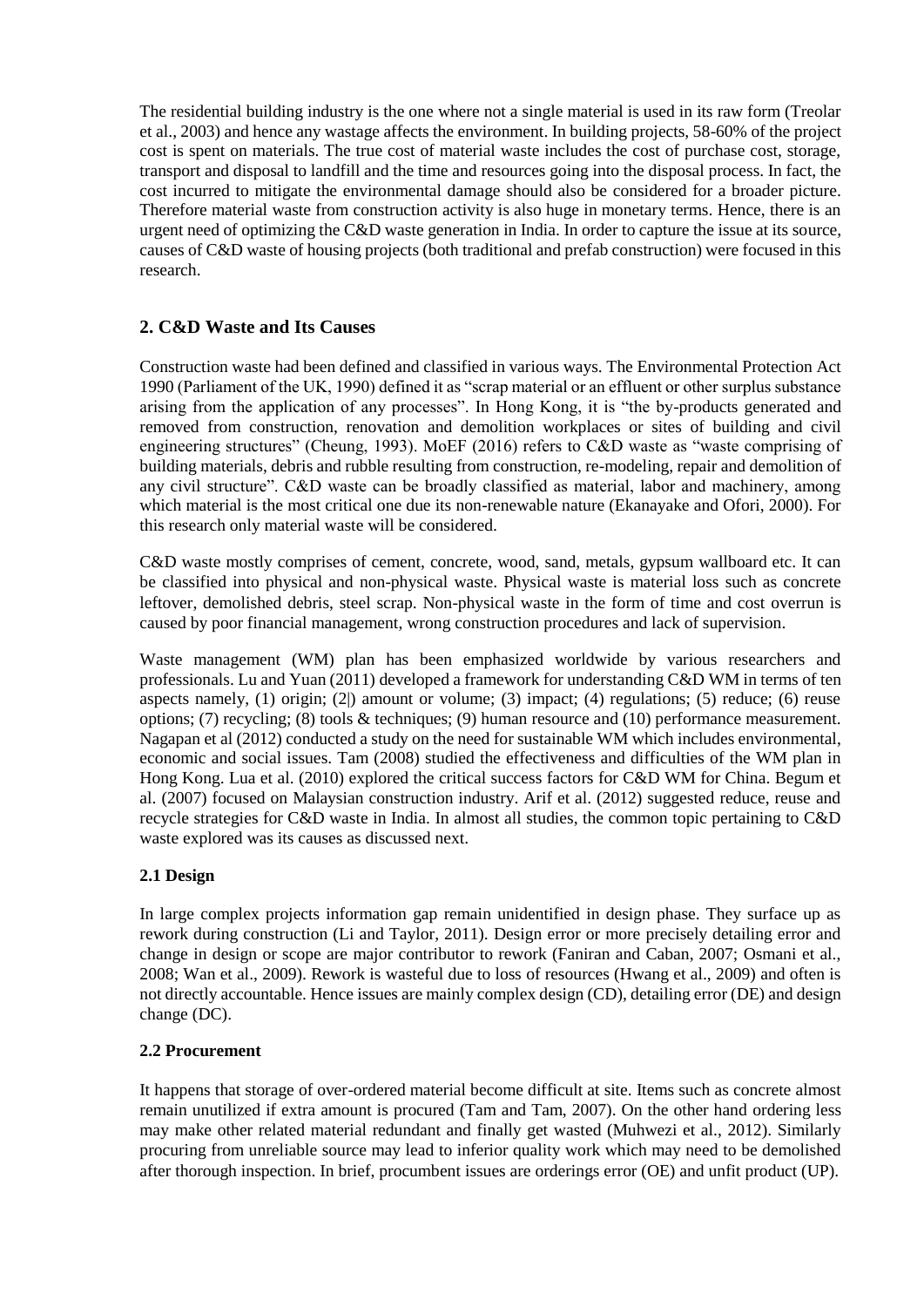#### **2.3 Material Handling**

Several materials such as brick, tiles, glass or stone slabs get damaged during transport mostly due to rough handling and unpacked supply. Ready-mix concrete unless supplied in a proper manner loses its required properties (Tan and Hao, 2014). Unless stored and handled carefully materials get damaged (Nagapan, 2012). Cement is one of the most susceptible items which should be protected from dampness. Similarly, inflammable item must be kept away from any kind of heat source (Das, 2012). Material handling issues can be classified as transport damage (TD) and improper storage (IS).

# **2.4 Operation**

Mistakes during construction include poor performance of the workforce in terms of erroneous application, defective tools, lack of skill etc (Alwi et al., 2002; Wang et al., 2008). Transient workforce is a perennial issue in many construction sites and as a result there is always shortage of skilled workforce. Additionally numerous subcontractors may be problematic unless each of them is competent (Ekanayake and Ofori, 2000). Lack of site management skill and will to monitor and control can be major contributor to the C&D waste (Alwi et al., 2002; Faniran and Caban, 2007) . It is closely associated to contractor's lack of experience. Poor planning and scheduling leads to poor coordination among stakeholders (Llatas, 2011; Wan et al., 2009) which may hinder the information flow from design office to site or among various trades causing rework. Hence, operational error can be broadly classified as laborer error (LE), waste from application (WA) and poor management (PM).

#### **2.5 Others**

Inclement weather conditions such as torrential downpour, flood, gusty wind or lightning can dampen stored material, waterlog a site or damage newly completed work (Faniram and Caban, 2007; Wahab and Lawal,.2011) Theft and vandalism is another issue which can be controlled through vigilance to prevent C&D waste.. The stolen or damaged material needs to be replaced. During the finishing stages work from one trade gets damaged by careless operation of another trade or by vandals (Arata, 2006). Hence, the additional causes of C&D waste are bad weather (BW) and theft & vandalism (TV).

# **3. Methodology**

From literature review, the major causes of C&D waste were noted. Next, five residential projects in Kolkata, India were taken as case study to identify any additional information. Project managers of these sites were consulted for this purpose. All of them have more than 10 years of experience and have handled both traditional as well as prefab construction. They commented that the causes of C&D waste are not independent to each other rather interlinked to a certain extent. For example, poor management strategy can be associated with almost all other factors. Similarly design change may lead to procurement and material handling issues. Hence for analyzing the major causes of C&D waste and assessing their relative contribution to the issue is a complex multi -criteria decision making (MCDM) process where various parameters are inter-dependent. For such cases analytic hierarchy process (ANP) has been successfully implemented from the day of its proposal by Saaty (2005).

#### **3.1 Analytic Network Process (ANP) in Brief**

Compared to its predecessor method of analytic hierarchy process (AHP), ANP is described by Saaty (2004) as holarchy of supermatrix where constituent elements in the network may not follow a topdown approach but can be otherwise too. The elements are arranged in different levels under a group or cluster – usually decision criteria. ANP allows both interaction and feedback within clusters of elements (inner dependence) and between clusters (outer dependence). The mathematical basis of ANP can be found in works by Saaty (2004, 2005). Here only the application part is described. Expert judgment in a 9-point priority scale (Table 1) is sought for pair-wise comparison for elements in a network for the following questions in order to obtain priority vectors. Judgments with inconsistency ratio  $\leq 10\%$  are acceptable for drawing a conclusion.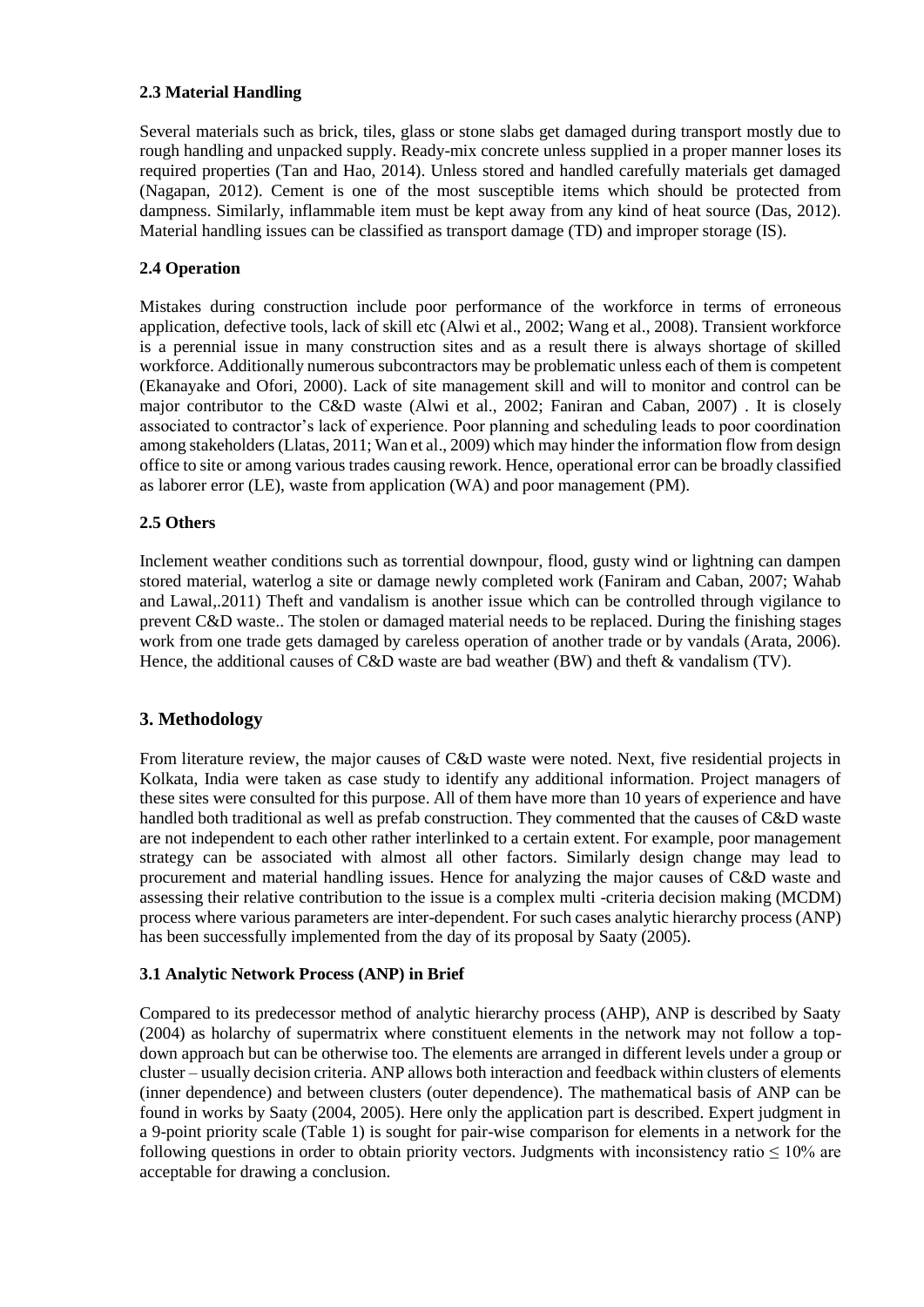- $\Box$  For a cluster, which element A or B under it has greater influence on the cluster?
- $\Box$  For a cluster, which element A or B is influenced more by the cluster?
- For cluster matrix, for each cluster which of the linked cluster A or B has more influence on it?

| Value | Importance level    | Value   | Importance level            |
|-------|---------------------|---------|-----------------------------|
|       | Equal               |         | Very strong or demonstrated |
|       | Moderate            |         | Extreme                     |
|       | Strong or essential | 2,4,6,8 | Intermediate values         |

**Table 1: Fundamental priority scale for pair-wise comparison (Saaty, 2005)**

The priorities derived from the comparison matrices in first two questions are entered as the parts of the columns of a supermatrix known as Unweighted Supermatrix. It represents the influence priority of an element on the left of the matrix on an element at the top of the matrix with respect to a control criterion. The weights of the components are used to weight the blocks of the supermatrix corresponding to the component being influenced. The limiting priorities in each supermatrix are weighted by the priority of the corresponding sub-criterion and the results are synthesized for all the sub-criteria. For an element or a component with no input, the corresponding priority vector is zero.

Multiplying the cluster matrix numbers to their respective blocks in the Unweighted Supermatrix yields the Weighted Supermatrix which is column-stochastic i.e. each column sums up to 1. This is essential to ensure meaningful limiting priorities. Raising this weighted supermatrix to powers gives the Limit Supermatrix that represents all the possible interactions in the system. As Limit Supermatrix is irreducible, it has all columns as same value and thus yields the relative values of network elements. Normalizing these numbers yields the global weights (GW) w.r.t. the given context or goal.

#### **3.2 Development of ANP Model**

The 12 causes of C&D waste as identified from literature review and case studies were divided in five clusters and were used to develop an ANP model in Superdecisions software. Clusters and elements were linked based on their interactions. The two-way arrows denote bi-directional influences between clusters i.e. outer dependence. Cluster linked to itself with loop-like arrow represents inner dependence (Figure 1).



**Figure 1: ANP model**

#### **3.3 Questionnaire Survey**

A structured questionnaire survey was used to collect pair-wise comparison data by interviewing industry experts in Kolkata who has more than 10 years of experience at site for both traditional and prefab construction. First the project managers of the five case-study sites were approached. Another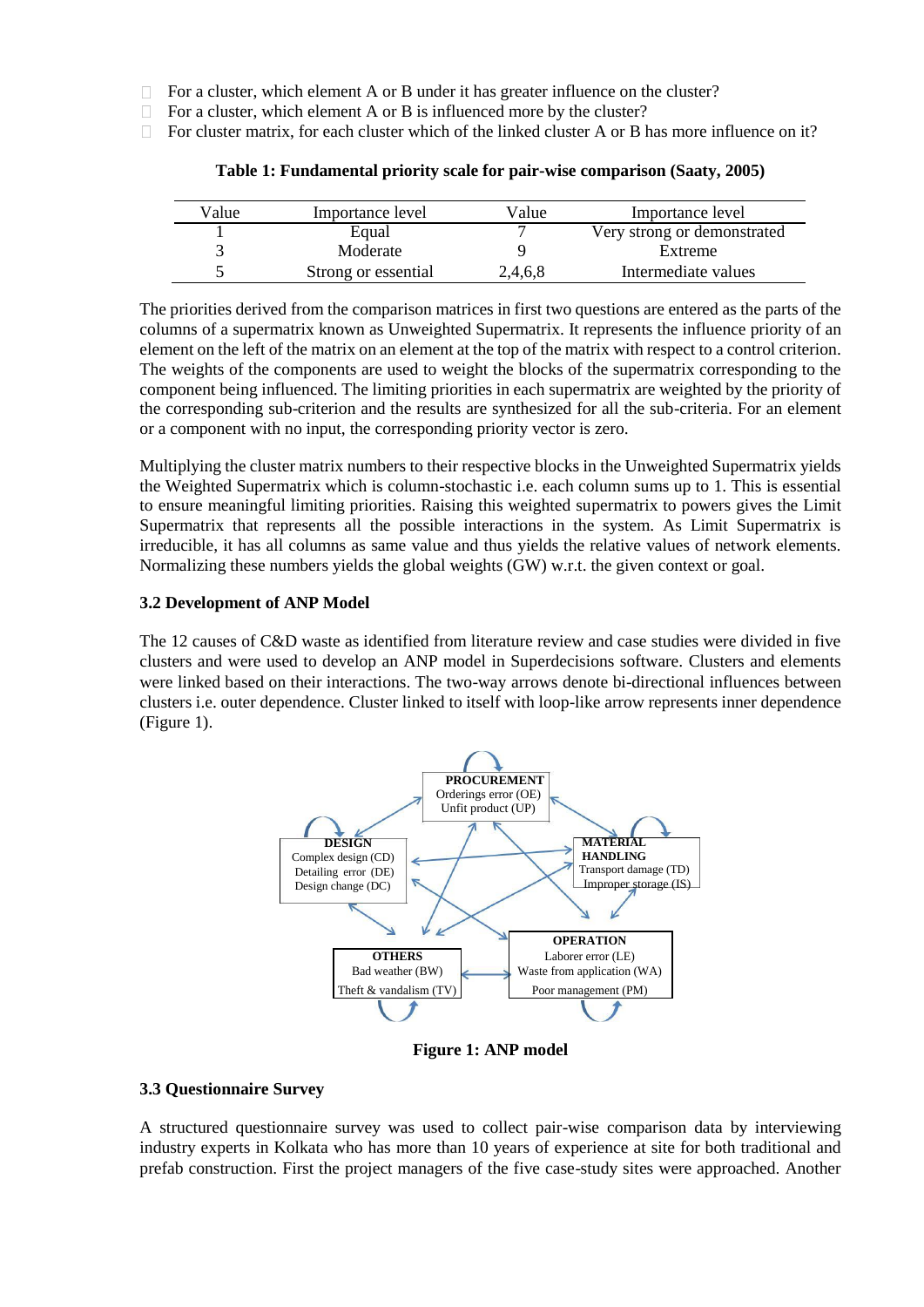seven experts were contacted through them i.e. snowball sampling method was used.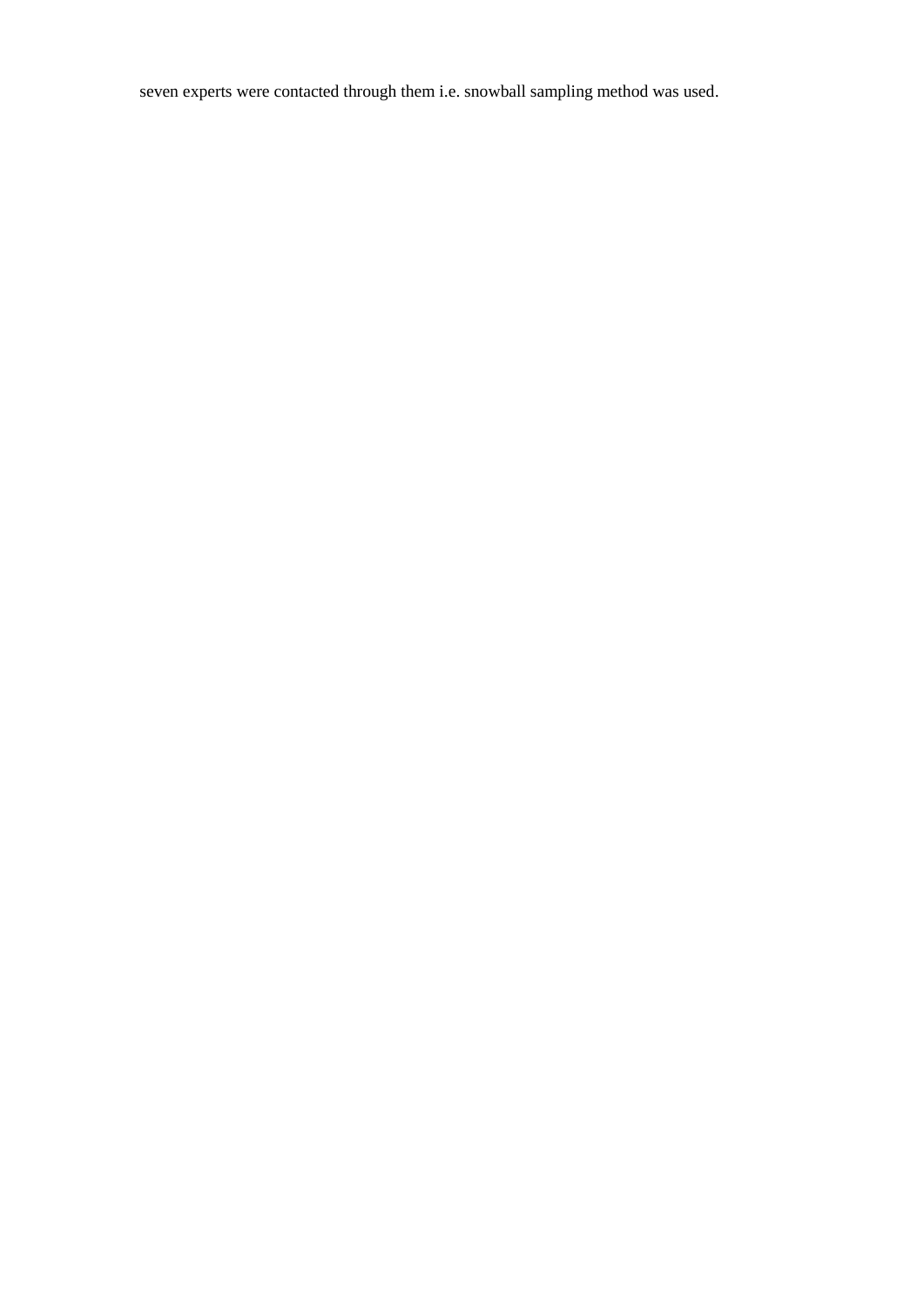# **4. Data Analysis and Results**

| Clusters  | Elements  | Design |        | Procurement |        | Material Handling |        | Operation |        |        | Others    |           |        |
|-----------|-----------|--------|--------|-------------|--------|-------------------|--------|-----------|--------|--------|-----------|-----------|--------|
|           |           | CD     | DC     | DE          | ΟE     | <b>UP</b>         | TD     | IS        | LE     | WA     | <b>PP</b> | <b>BW</b> | TV     |
| Design    | CD        | 0.0000 | 0.8730 | 0.0000      | 0.2873 | 0.2500            | 0.2495 | 0.2556    | 0.2387 | 0.2399 | 0.2592    | 0.2495    | 0.2700 |
|           | DC        | 0.9000 | 0.0000 | .0000       | 0.6800 | 0.6800            | 0.6813 | 0.6613    | 0.6735 | 0.6723 | 0.6625    | 0.6710    | 0.6700 |
|           | DE        | 0.1000 | 0.1270 | 0.0000      | 0.0327 | 0.0700            | 0.0692 | 0.0831    | 0.0878 | 0.0878 | 0.0783    | 0.0795    | 0.0600 |
| Procure-  | OE        | 0.2500 | 0.2438 | 0.2930      | 0.0000 | 1.0000            | 0.2256 | 0.2256    | 0.2500 | 0.2500 | 0.1200    | 0.1300    | 0.1200 |
| ment      | <b>UP</b> | 0.7500 | 0.7562 | 0.7070      | 0000.1 | 0.0000            | 0.7744 | 0.7744    | 0.7500 | 0.7500 | 0.8800    | 0.8700    | 0.8800 |
| Material  | TD        | 0.6667 | 0.3333 | 0.6667      | 0.6700 | 0.6700            | 0.0000 | .0000     | 0.6700 | 0.6700 | 0.6700    | 0.6700    | 0.6700 |
| handling  | <b>US</b> | 0.3333 | 0.6667 | 0.3333      | 0.3300 | 0.3300            | 1.0000 | 0.0000    | 0.3300 | 0.3300 | 0.3300    | 0.3300    | 0.3300 |
| Operation | LE        | 0.4078 | 0.4452 | 0.4030      | 0.4213 | 0.4162            | 0.4224 | 0.4442    | 0.0000 | 0.5622 | 0.7500    | 0.3947    | 0.4032 |
|           | <b>WA</b> | 0.1544 | 0.1148 | 0.1529      | 0.1404 | 0.1409            | 0.1408 | 0.1540    | 0.5622 | 0.0000 | 0.2500    | 0.1316    | 0.1344 |
|           | <b>PM</b> | 0.4378 | 0.4400 | 0.4441      | 0.4382 | 0.4429            | 0.4368 | 0.4019    | 0.4378 | 0.4378 | 0.0000    | 0.4737    | 0.4624 |
| Others    | <b>BW</b> | 0.6450 | 0.6194 | 0.6104      | 0.6061 | 0.6404            | 0.6292 | 0.6450    | 0.5868 | 0.3009 | 0.8423    | 0.2857    | 0.6364 |
|           | TV        | 0.3550 | 0.3806 | 0.3896      | 0.3939 | 0.3596            | 0.3708 | 0.3550    | 0.4132 | 0.6991 | 0.1577    | 0.7143    | 0.3636 |

# **Table 2: Unweighted supermatrix**

# **Table 3: Weighted supermatrix**

| Clusters  | Elements  | Design    |        | Procurement |        | Material Handling |        | Operation |        |        | Others |           |        |
|-----------|-----------|-----------|--------|-------------|--------|-------------------|--------|-----------|--------|--------|--------|-----------|--------|
|           |           | <b>CD</b> | DC     | DE          | OΕ     | UP                | TD     | IS        | ĹΕ     | WA     | PP     | <b>BW</b> | TV     |
| Design    | CD        | 0.0000    | 0.3495 | 0.0000      | 0.0292 | 0.0254            | 0.0349 | 0.0358    | 0.0670 | 0.0673 | 0.0727 | 0.0508    | 0.0550 |
|           | DC        | 0.3603    | 0.0000 | 0.4003      | 0.0691 | 0.0691            | 0.0954 | 0.0926    | 0.1889 | 0.1886 | 0.1859 | 0.1367    | 0.1365 |
|           | DE        | 0.0400    | 0.0508 | 0.0000      | 0.0033 | 0.0071            | 0.0097 | 0.0116    | 0.0246 | 0.0246 | 0.0220 | 0.0162    | 0.0122 |
| Procure-  | <b>OE</b> | 0.0206    | 0.0201 | 0.0241      | 0.0000 | 0.3825            | 0.0490 | 0.0490    | 0.0325 | 0.0325 | 0.0156 | 0.0346    | 0.0320 |
| ment      | <b>UP</b> | 0.0617    | 0.0622 | 0.0582      | 0.3825 | 0.0000            | 0.1683 | 0.1683    | 0.0976 | 0.0976 | 0.1145 | 0.2319    | 0.2345 |
| Material  | TD        | 0.0311    | 0.0155 | 0.0311      | 0.2012 | 0.2012            | 0.0000 | 0.3919    | 0.1163 | 0.1163 | 0.1163 | 0.0514    | 0.0514 |
| handling  | <b>US</b> | 0.0155    | 0.0311 | 0.0155      | 0.0991 | 0.0991            | 0.3919 | 0.0000    | 0.0573 | 0.0573 | 0.0573 | 0.0253    | 0.0253 |
| Operation | LE        | 0.1434    | .1566  | 0.1418      | 0.0412 | 0.0407            | 0.0737 | 0.0775    | 0.0000 | 0.1900 | 0.2535 | 0.0483    | 0.0493 |
|           | WA        | 0.0543    | 0.0404 | 0.0538      | 0.0137 | 0.0138            | 0.0246 | 0.0269    | 0.1900 | 0.0000 | 0.0845 | 0.0161    | 0.0164 |
|           | <b>PM</b> | 0.1540    | 0.1547 | 0.1562      | 0.0428 | 0.0433            | 0.0762 | 0.0701    | 0.1480 | 0.1480 | 0.0000 | 0.0580    | 0.0566 |
| Others    | <b>BW</b> | 0.0768    | 0.0737 | 0.0726      | 0.0714 | 0.0754            | 0.0479 | 0.0491    | 0.0456 | 0.0234 | 0.0655 | 0.0945    | 0.2105 |
|           | TV        | 0.0423    | 0.0453 | 0.0464      | 0.0464 | 0.0423            | 0.0282 | 0.0270    | 0.0321 | 0.0544 | 0.0123 | 0.2363    | 0.1203 |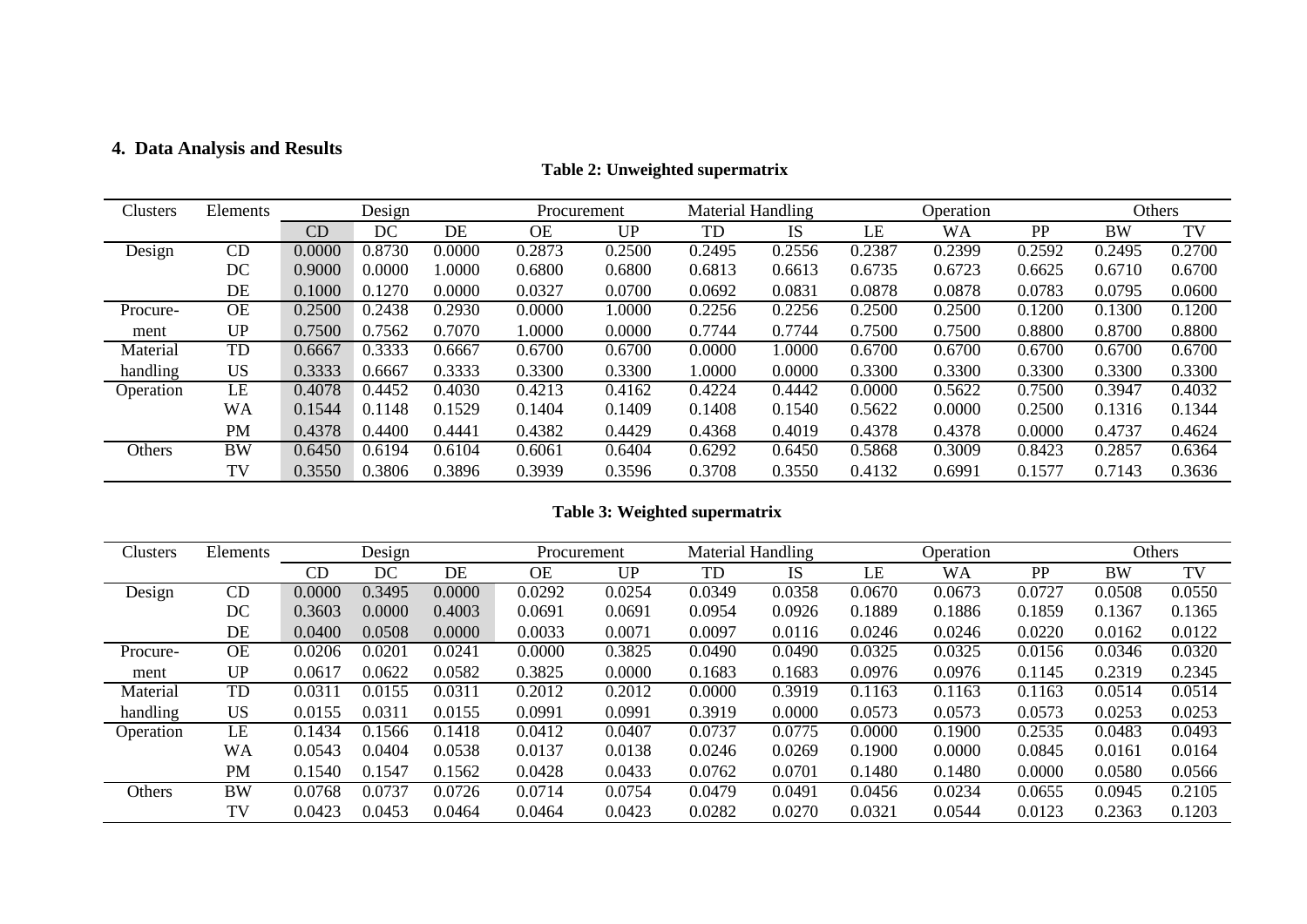Data obtained from survey was entered in Superdecisions software. The inconsistency of cluster comparisons is 0.08561 and elements under five clusters ranged between 0.00885 and 0.00945. Values being less than 0.1 all 12 judgments were acceptable. The unweighted supermatrix (Table 2) was constructed from the priorities derived from the pairwise comparison done in survey. The 12 causes (elements or nodes) of C&D waste grouped under 5 clusters constituted the column and row labels of the supermatrix. The column for a particular element contains the pairwise priorities of other elements w.r.t. this element. In Table 2, for example, the elements compared against complex design (CD) are placed in the CD column of the supermatrix and the cells are highlighted with grey.

Comparing the clusters pairwise, their relative priorities were derived and are represented in cluster matrix (Table 4). Values in cells of unweighted supermatrix were multiplied by the corresponding cell i.e. the influencing cell of the cluster matrix to generate weighted supermatrix (Table 3). For example, CD, DC and DD are three factors under the design cluster (relative weight 0.4003 in Table 4). After multiplication, the weighted values for CD, DC and DD are shown in highlighted cells of weighted supermatrix (Table 3). Weighted supermatrix was raised to limiting powers until the weights converge and column–stochastic to derive Limit supermatrix. Since all the columns of this last matrix are the same, only the resulting values of one column are shown in Table 5 along with the ranks.

|                   | Design | Procurement | Material handling | Operation | Others |
|-------------------|--------|-------------|-------------------|-----------|--------|
| Design            | 0.4003 | 0.1016      | 0.1400            | 0.2805    | 0.2037 |
| Procurement       | 0.0823 | 0.3825      | 0.2174            | 0.1301    | 0.2665 |
| Material handling | 0.0466 | 0.3003      | 0.3919            | 0.1735    | 0.0767 |
| Operation         | 0.3517 | 0.0978      | 0.1745            | 0.3380    | 0.1224 |
| Others            | 0.1190 | 0.1178      | 0.0762            | 0.0778    | 0.3308 |

#### **Table 4: The cluster supermatrix**

| Cluster     | Element   | <b>GW</b> | Rank |
|-------------|-----------|-----------|------|
| Design      | ∩ר        | 0.069     | 5    |
|             | DC        | 0.221     | 2    |
|             | DE        | 0.022     | 11   |
| Procurement | OΕ        | 0.028     | 10   |
|             | UP        | 0.109     | 3    |
| Material    | TD        | 0.061     | 6    |
| handling    | <b>US</b> | 0.034     | 9    |
| Operation   | LE        | 0.039     | 8    |
|             | WА        | 0.015     | 12   |
|             | PM        | 0.251     |      |
| Others      | ВW        | 0.099     | 4    |
|             | TV        | 0.053     |      |

# **Table 5: Limit matrix showing global weight**

It can be observed from the priorities (Table 5), the top three factors contributing to waste in decreasing order are poor management, design changes and use of unfit products while ordering error, detailing error and waste from application were less significant. This information corroborates the respondents' initial comments that poor management and design changes leads to most of the problems. Poor management sometimes leads to lack of on-site material control, supervision and wrong allocation of resources. The main causes for design variations during construction are last minute client requirements, designers' lack of experience leading to detailing errors, complexity in design. Unfit products are caused due to unclear/unsuitable specification. Procurement errors can be due to ordering items not in compliance with specification, supplier errors and transportation damage during transportation.

Waste from application can be due to materials stored far away from point of application, over preparation or materials handling. For materials supplied in loose form, on-site transportation methods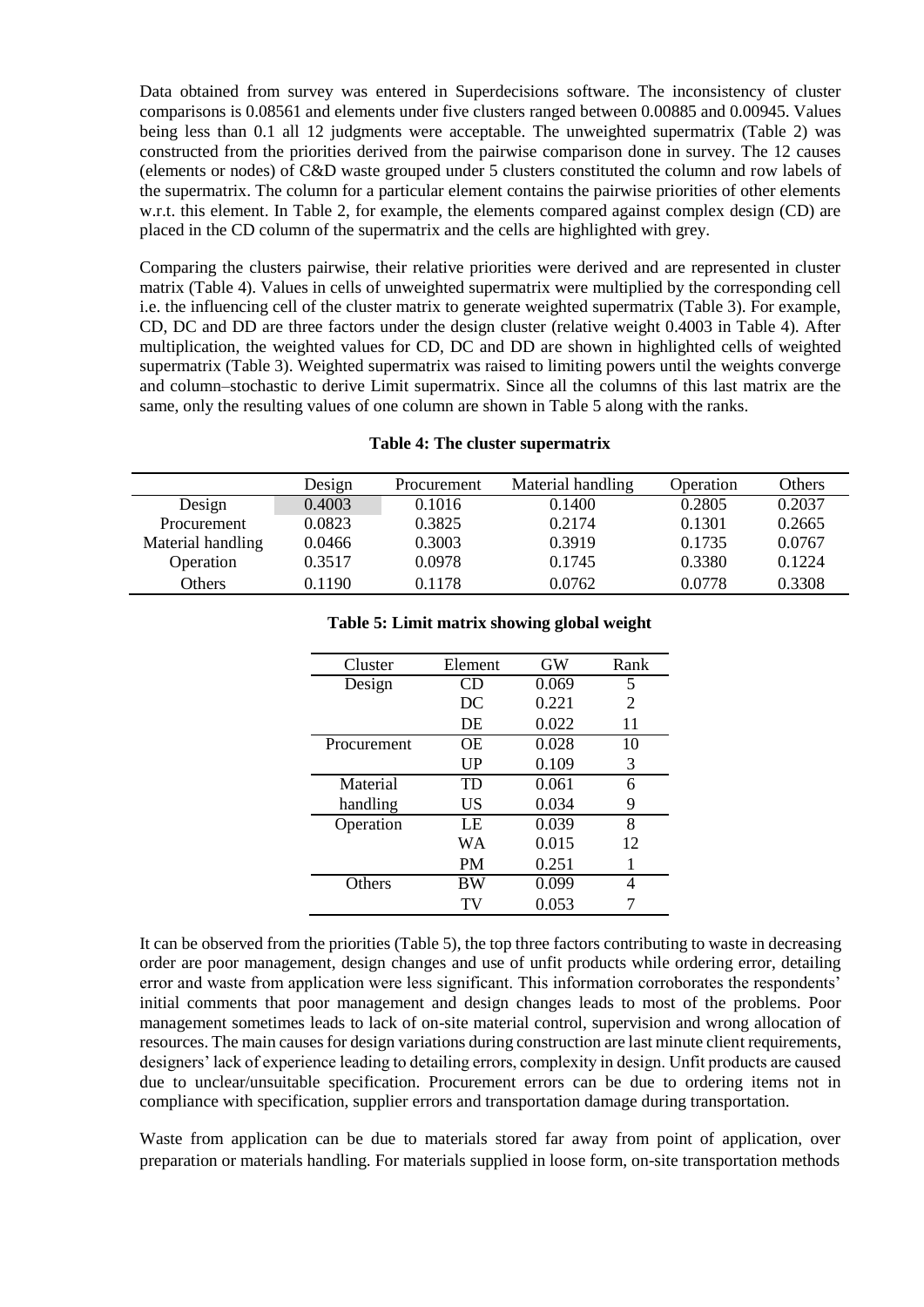from storage to the point of application, equipment malfunction, off-cuts from length, waste from cutting uneconomical shapes etc. Theft, lack of design information leading to assumptions made at site which result in over-ordering of materials are the other causes of waste.

#### **5. Conclusion**

This research focussed on identification of main causes of C&D waste generation in residential projects of Kolkata, India. Opinion was collected from 12 industry experts using an ANP questionnaire. Out of 12 major causes, the most significant factors are poor management, design changes and use of unfit products. This same information was informally communicated buy the respondents while discussing their projects. The ANP model developed here was useful to provide a general framework for the evaluation of the causes of C&D waste in residential building.

These findings can be utilized in a future project while making a decision for design or construction phase. Among various options of design, detailing, material, procurement method, material handling, storage, erection etc, the best alternative can be chosen to minimize C&D waste as much as possible. Otherwise, if any compromise is made, at least it will be made via conscious decision-making process. By knowing the adverse implications and accordingly a contingency plan can be made. Hence, the knowledge elicited from this research can be helpful in improving WM plan for residential projects in India.

#### **References**

- Alwi, S., Hampson, K., and Mohamed, S. (2002). "Waste in the Indonesian construction projects". *Proc. Int. Conf. of CIB W107 - Creating a sustainable Construction Industry in Developing Countries*, South Africa, pp. 305-315.
- [Arata, M](http://dl.merc.ac.ir/browse?type=author&value=Michael+J.+Arata).J. (2005). *Construction site security*, McGraw-Hill, New York.
- Arif, M., Bendi, D., Toma-Sabbagh, T., and Sutrisna, M. (2012). "Construction waste management in India: an exploratory study". *Construction Innovation*, Vol. 12, No. 2, pp.133 – 155.
- Begum, R.A., Siwar, C., Pereira, J.J., and Jaafar, A.H. (2007). "Implementation of waste management and minimisation in the construction industry of Malaysia". *Resources, Conservation and Recycling*, Vol. 51, No. 2, pp.190–202.
- Bendi, D. (2010). "*Challenges and the best practices of waste management in green building construction in India*", unpublished MSc Thesis, University of Salford, Manchester.
- Cheung, B. (1993). Reduction of construction waste on building sites. Department of Building and Real Estate, Faculty of Construction and Land Use, Hong Kong Polytechnic University, Hong Kong CSE:Centre for Science & Environment. (2014). Construction and Demolition Waste. Online at [www.cseindia.org/userfiles/Construction-and%20-demolition-waste.pdf. A](http://www.cseindia.org/userfiles/Construction-and%20-demolition-waste.pdf)ccessed on 12 May, 2015.
- Das, S. (2013). "Construction site fire: Review of risk factors and recommendations for mitigation." *The Asian Review of Civil Engineering, Vol.* 2, No. 1, pp.13-19*.*
- Ekanayake, L. L., and Ofori, G. (2000). "Construction material waste source evaluation". In Proc.. the Second Southern African Conference on Sustainable Development in the Built Environment: Strategies for a Sustainable Built Environment, Pretoria, 23–25 August.
- Ernst & Young LLP. (2014). *Procurement & Construction (EPC): Making India brick by brick*. EPC World Engineering.
- Faniran, O. O., and Caban, G. (2007), "Minimizing waste on construction project sites." *Engineering Construction and Architectural Management Journal*, Vol. 5, No. 1, pp.182-188.
- Hwang, B., Thomas, S., Haas, C. and Caldas, C. (2009). "Measuring the impact of rework on construction cost performance." *Journal of Construction Engineering and Management*, Vol. 135, No. 3187-198.
- Li, Y. & Taylor, T.R.B. (2011). "The Impact of Design Rework on Construction Project Performance". *Proc. 29th International Conference of the System Dynamics Society*, Washington, DC, July 24 – 28.